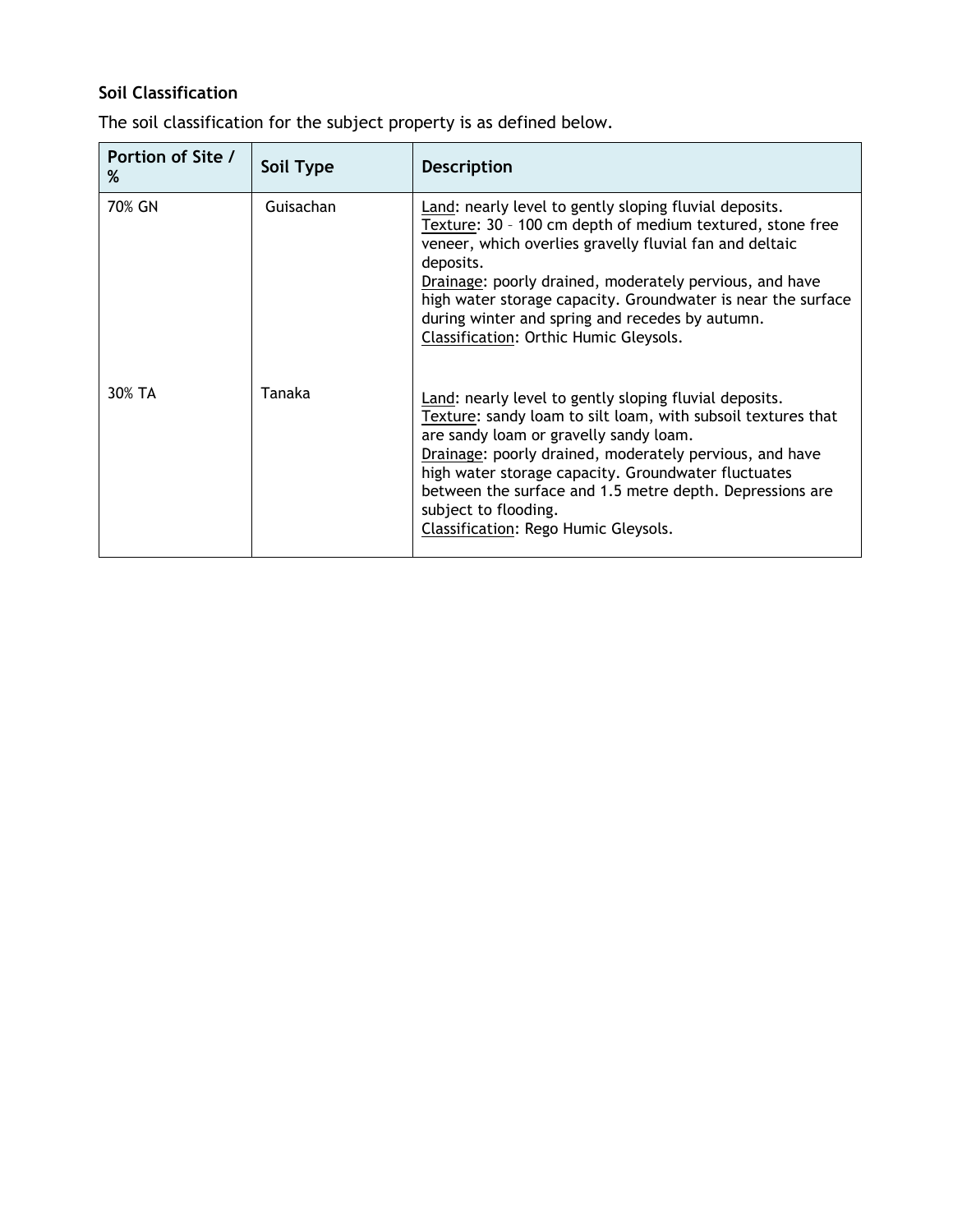## **BCLI Land Capability - Legend**

| $\mathbf{1}$   | Land in this Class has no or only very slight limitations that restrict its use for the production of common agricultural crops. Land in<br>Class 1 is level or nearly level. The soils are deep, well to imperfectly drained under natural conditions, or have good artificial water<br>table control, and hold moisture well. They can be managed and cropped without difficulty. Productivity is easily maintained for a<br>wide range of filed crops.                                                                                                                                                                                                                                                          |
|----------------|--------------------------------------------------------------------------------------------------------------------------------------------------------------------------------------------------------------------------------------------------------------------------------------------------------------------------------------------------------------------------------------------------------------------------------------------------------------------------------------------------------------------------------------------------------------------------------------------------------------------------------------------------------------------------------------------------------------------|
| $\overline{2}$ | Land in this Class has minor limitations that require good ongoing management practices or slightly restrict the range of crops, or<br>both. Land in Class 2 has limitations which constitute a continuous minor management problem or may cause lower crop yields<br>compared to Class 1 land but which do not pose a threat of crop loss under good management. The soils in Class 2 are deep, hold<br>moisture well and can be managed and cropped with little difficulty.                                                                                                                                                                                                                                      |
| 3              | Land in this Class has limitations that require moderately intensive management practices or moderately restrict the range of crops,<br>or both. The limitations are more severe than for Class 2 land and management practices are more difficult to apply and maintain.<br>The limitations may restrict the choice of suitable crops or affect one or more of the following practices: timing and ease of tillage,<br>planting and harvesting, and methods of soil conservation.                                                                                                                                                                                                                                 |
| 4              | Land in this Class has limitations that require special management practices or severely restrict the range of crops, or both. Land in<br>Class 4 has limitations which make it suitable for only a few crops, or the yield for a wide range of crops is low, or the risk of crop<br>failure is high, or soil conditions are such that special development and management practices are required. The limitations may<br>seriously affect one or more of the following practices: timing and ease of tillage, planting and harvesting, and methods of soil<br>conservation.                                                                                                                                        |
| 5              | Land in this Class has limitations which restricts its capability to producing perennial forage crops or other specially adapted crops.<br>Land in Class 5 is generally limited to the production of perennial forage crops or other specially adapted crops. Productivity of these<br>suited crops may be high. Class 5 lands can be cultivated and some may be used for cultivated field crops provided unusually<br>intensive management is employed and/or the crop is particularly adapted to the conditions peculiar to these lands. Cultivated filed<br>crops may be grown on some Class 5 land where adverse climate is the main limitation, but crop failure can be expected under<br>average conditions. |
| 6              | Land in this Class is non-arable but capable of producing native and/or uncultivated perennial forage crops. Land in Class 6 provides<br>sustained natural grazing for domestic livestock and is not arable in its present condition. Land is placed in this class because of<br>severe climate, or the terrain is unsuitable for cultivation or use of farm machinery, or the soils do not respond to intensive<br>improvement practices. Some unimproved Class 6 land s can be improved by draining, diking and/or irrigation.                                                                                                                                                                                   |
| $\overline{7}$ | Land in this Class has no capability for arable agriculture or sustained natural grazing. All classified areas not included in Classes 1 to<br>6 inclusive are placed in this class. Class 7 land may have limitations equivalent to Class 6 land but does not provide natural sustained<br>grazing for domestic livestock due to unsuited natural vegetation. Also included are rock land, other non-soil areas, and small water<br>bodies not shown on the maps. Some unimproved Class 7 land can be improved by draining, diking, irrigation, and/or levelling.                                                                                                                                                 |